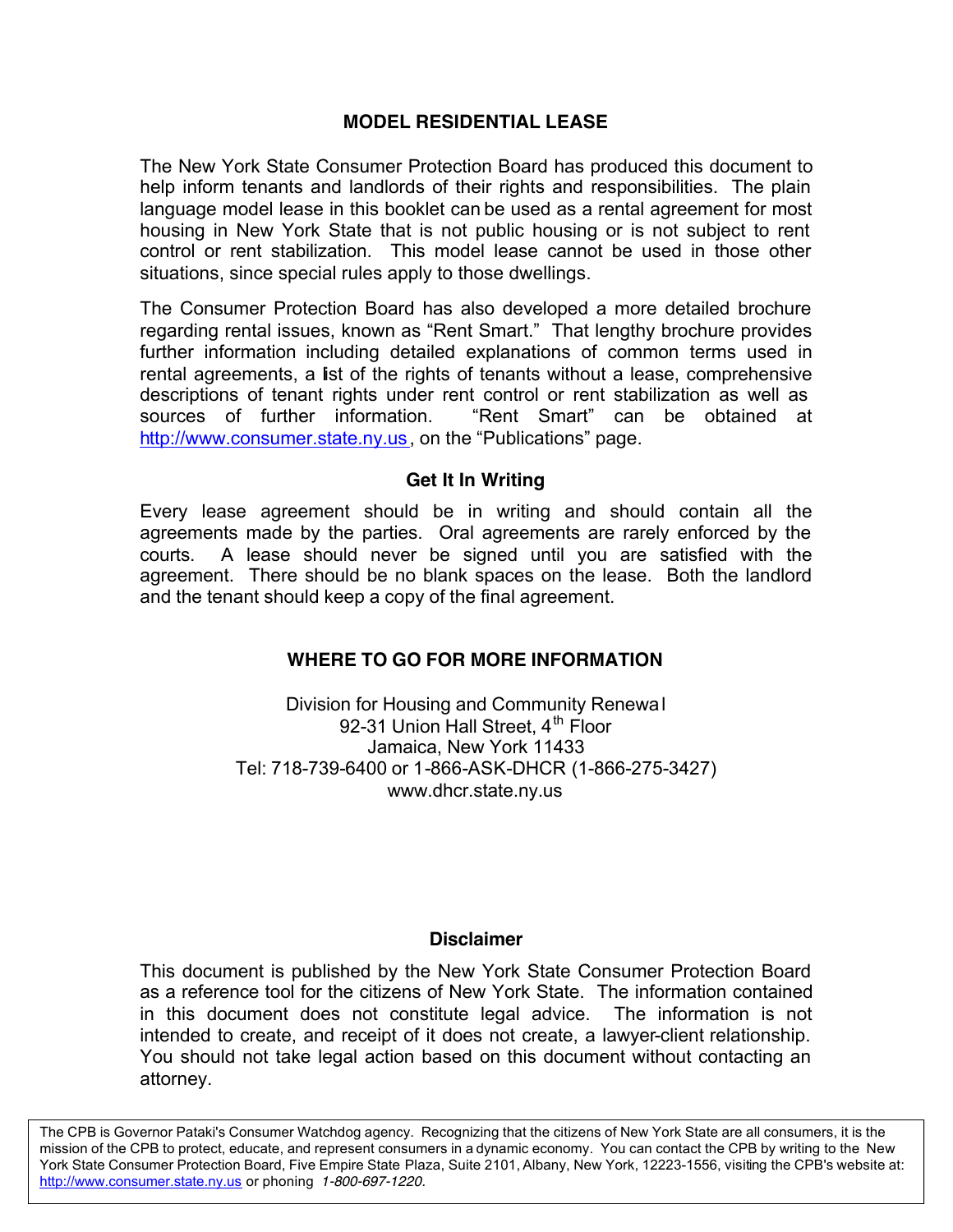# **MODEL RESIDENTIAL LEASE**

This lease contains required terms as well as suggested terms that you and your landlord may agree to include in your lease. Suggested terms are italicized.

| <b>LANDLORD</b>                  |                | <b>TENANT</b>                                                                                                                                                                             |  |  |
|----------------------------------|----------------|-------------------------------------------------------------------------------------------------------------------------------------------------------------------------------------------|--|--|
|                                  |                |                                                                                                                                                                                           |  |  |
|                                  |                |                                                                                                                                                                                           |  |  |
|                                  |                | <b>MANAGING AGENT</b>                                                                                                                                                                     |  |  |
|                                  | Name           | <u> 1989 - Johann Stein, mars ar yw y cyfan y cynnwys y cynnwys y cynnwys y cynnwys y cynnwys y cynnwys y cynnwys</u>                                                                     |  |  |
|                                  | <b>Address</b> |                                                                                                                                                                                           |  |  |
|                                  |                |                                                                                                                                                                                           |  |  |
| <b>APARTMENT</b>                 | located at     | 1. The apartment number or floor is _______. The building is                                                                                                                              |  |  |
| <b>LENGTH OF</b><br><b>LEASE</b> |                | 2. Landlord will rent this apartment to tenant from                                                                                                                                       |  |  |
| <b>RENT</b>                      |                | Tenant will pay the rent on the day of each month. If<br>there are or will be any additional charges in connection with<br>living in this apartment, they are described at the end of the |  |  |

When the rent is paid, landlord will give tenant a written receipt.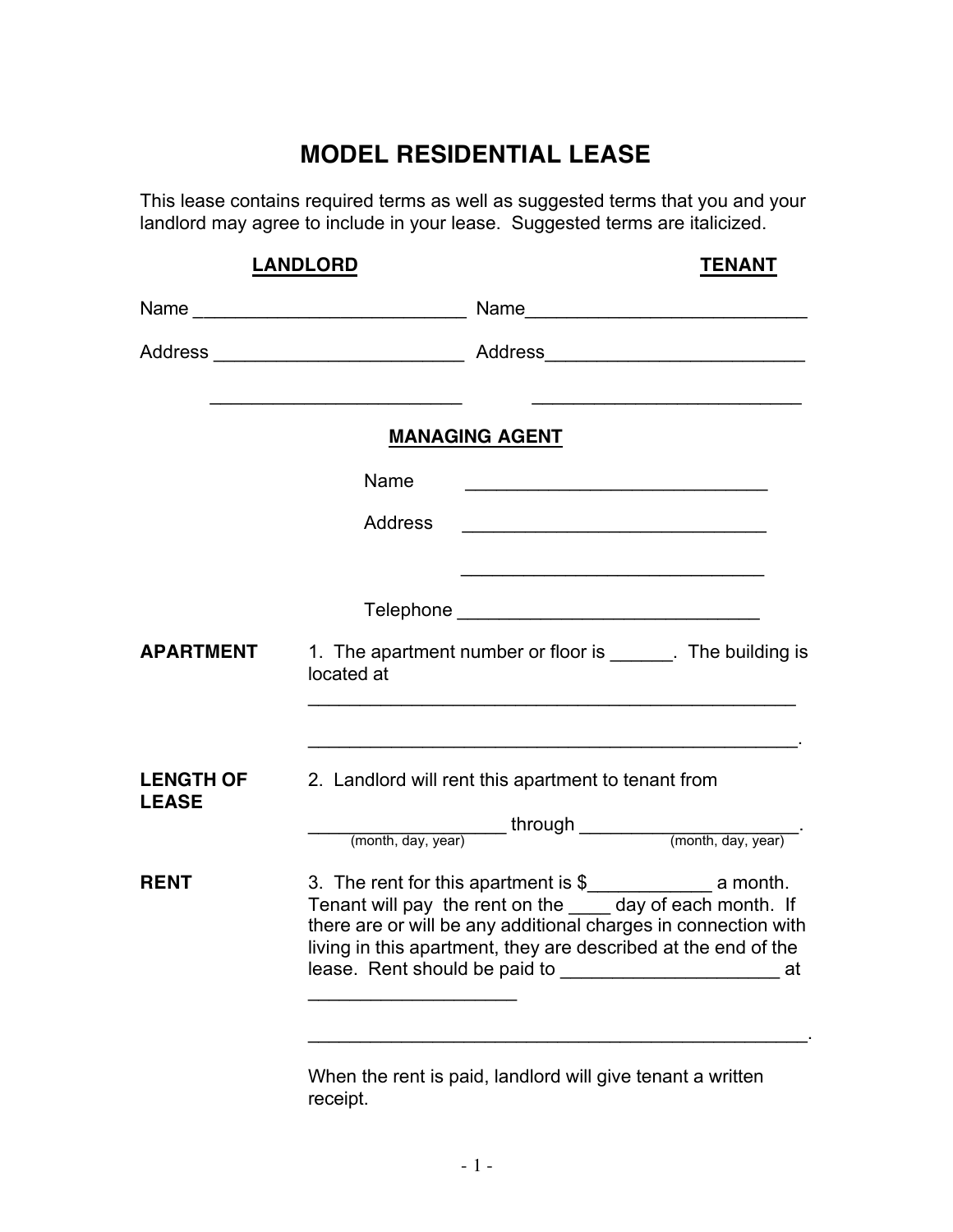# **LATE FEES** *4. If the tenant pays more than ten days after the due date specified above, s/he will be charged a \$\_\_\_\_ late fee.*

**SECURITY** 5. *Tenant has paid landlord \$\_\_\_\_\_\_\_\_ as a security*  **DEPOSIT** *deposit. If a deposit is required, landlord will hold the deposit until the end of the lease; the security deposit remains tenant's money. Landlord will keep the deposit separate from landlord's own money.*

> *6. Landlord will put the security deposit in a bank account paying the normal rate of interest. Landlord may keep one percent of the interest a year for administrative costs; the rest of the interest will be paid to tenant each year. The security deposit is on deposit at the*

 $\mathcal{L}_\text{max}$  , and the contract of the contract of the contract of the contract of the contract of the contract of the contract of the contract of the contract of the contract of the contract of the contract of the contr

|        | (Name of Bank)   |                           |
|--------|------------------|---------------------------|
|        |                  |                           |
|        | (Street)         |                           |
|        |                  |                           |
| (City) | (State)          | $\overline{\text{(Zip)}}$ |
|        |                  |                           |
|        | (Account Number) |                           |

# **DEPOSIT**

- **RETURN OF** 7. Landlord will return the security deposit, plus any interest **SECURITY due to tenant at the end of the lease if:** 
	- (a) tenant does not owe any rent; and,
	- (b) the apartment is in good condition except for normal wear and tear or damage not caused by tenant *or tenant's family and guests. If landlord deducts money from tenant's deposit, landlord will provide an itemized list of the items for which tenant is being charged*.

Landlord will return the deposit to tenant no more than 30 days after the lease ends. If ownership of the building is transferred, landlord agrees within five days of the transfer to turn over the deposit, plus any interest owed, to either (1) the tenant; or (2) the new owner who is taking control of the building. Landlord agrees that tenant will be notified by certified mail of the name and address of the new owner.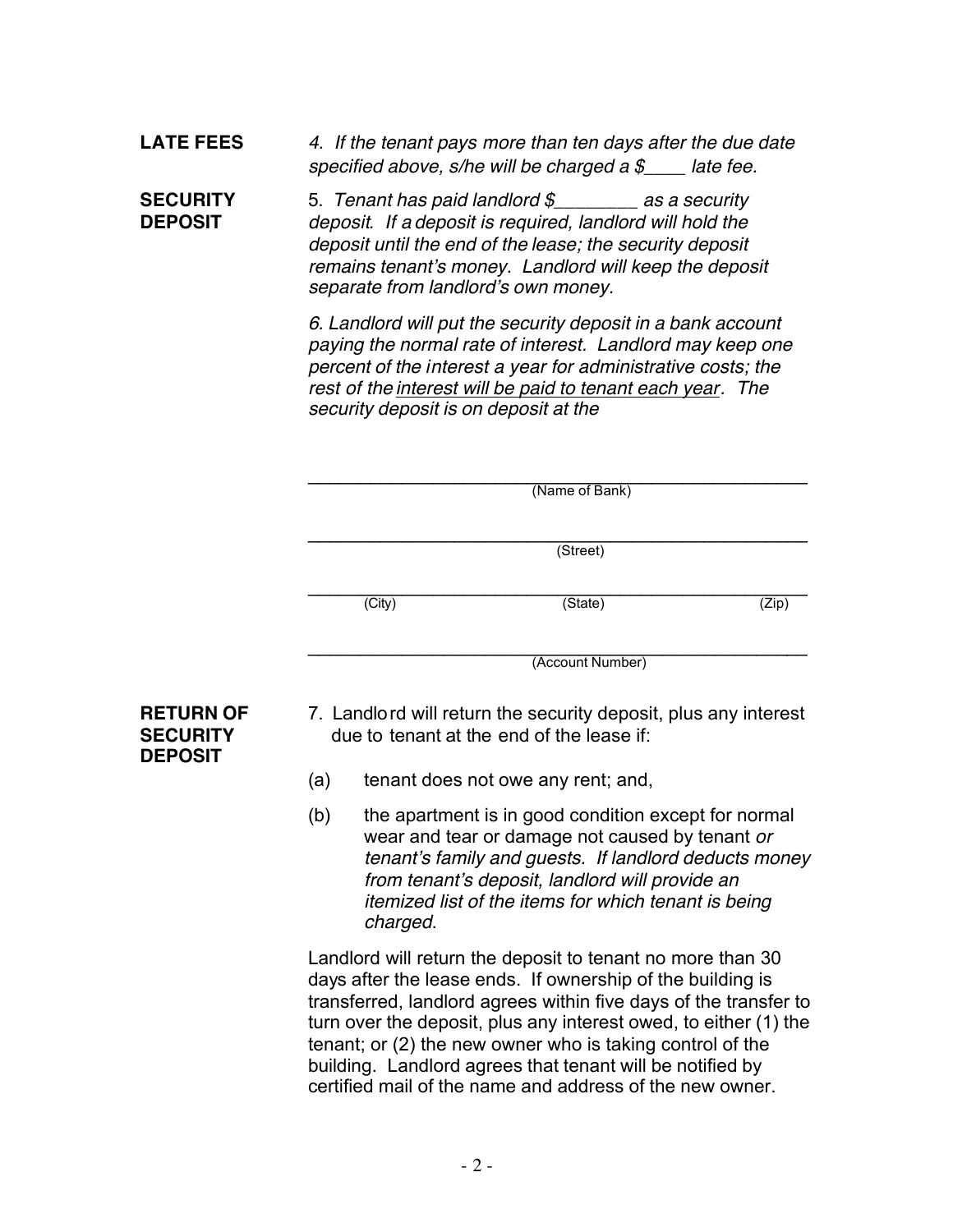| <b>MOVING IN</b>                                                        | 8. If the apartment is not ready to move into on the day the<br>lease is to begin (see paragraph #2 of this lease), the lease<br>will begin with the first day tenant moves in and the last day<br>of the lease will change so that the length of the lease will be<br>the same as provided in paragraph #2. If the apartment is<br>not ready to move into when the lease begins, tenant may<br>cancel this lease at any time before the apartment is ready<br>and receive a full refund of money paid to landlord, including<br>the security deposit.                                                                |
|-------------------------------------------------------------------------|-----------------------------------------------------------------------------------------------------------------------------------------------------------------------------------------------------------------------------------------------------------------------------------------------------------------------------------------------------------------------------------------------------------------------------------------------------------------------------------------------------------------------------------------------------------------------------------------------------------------------|
| <b>USE OF THE</b><br><b>APARTMENT</b>                                   | 9. Tenant agrees that the apartment will be used only to live<br>in. Tenant may not use the apartment to conduct illegal<br>activity. Tenant agrees not to damage the apartment, the<br>building, the grounds or the common areas, or interfere with<br>the rights of other tenants to live in their apartments in peace<br>and quiet. Landlord agrees to do nothing, which would<br>prevent or interfere with tenant's legal use of the apartment.                                                                                                                                                                   |
| <b>WHEN THE</b><br><b>LEASE ENDS</b>                                    | 10. When the lease ends, tenant agrees to return the<br>apartment to the same condition it was in at the start of the<br>lease, other than normal wear and tear, except for those<br>items which were noted on inspection and described at the<br>end of this lease. Tenant will not be asked to pay for<br>damage not caused by tenant, tenant's family or guests.                                                                                                                                                                                                                                                   |
| <b>SERVICES</b><br><b>PROVIDED BY</b><br><b>LANDLORD</b>                | 11. Landlord will provide the following services: heat, hot<br>and cold water, elevator services, air conditioning, gas and<br>electricity (specify other services).                                                                                                                                                                                                                                                                                                                                                                                                                                                  |
| <b>HABITABILITY:</b><br><b>APARTMENT</b><br><b>MUST BE FIT</b>          | 12. Landlord promises that the apartment and building<br>comply with applicable housing codes; are fit to live in; and<br>are not dangerous to life, health or safety of the occupants.<br>Landlord will be held responsible if this promise is broken,<br>even if it is not landlord's fault, unless the apartment or<br>building becomes unfit to live in because of tenant's<br>misconduct or that of tenant's family or guests. Landlord<br>agrees to make all necessary repairs and take all necessary<br>action to keep the apartment and building fit to live in and to<br>meet all housing-code requirements. |
| <b>TENANT'S</b><br><b>REMEDIES:</b><br><b>LOSS OF</b><br><b>SERVICE</b> | 13. (a) If the landlord does not live up to the terms of this<br>lease or fails to provide any of the services which landlord<br>agrees to provide, tenant may have the right not to pay part<br>or all of the rent.                                                                                                                                                                                                                                                                                                                                                                                                  |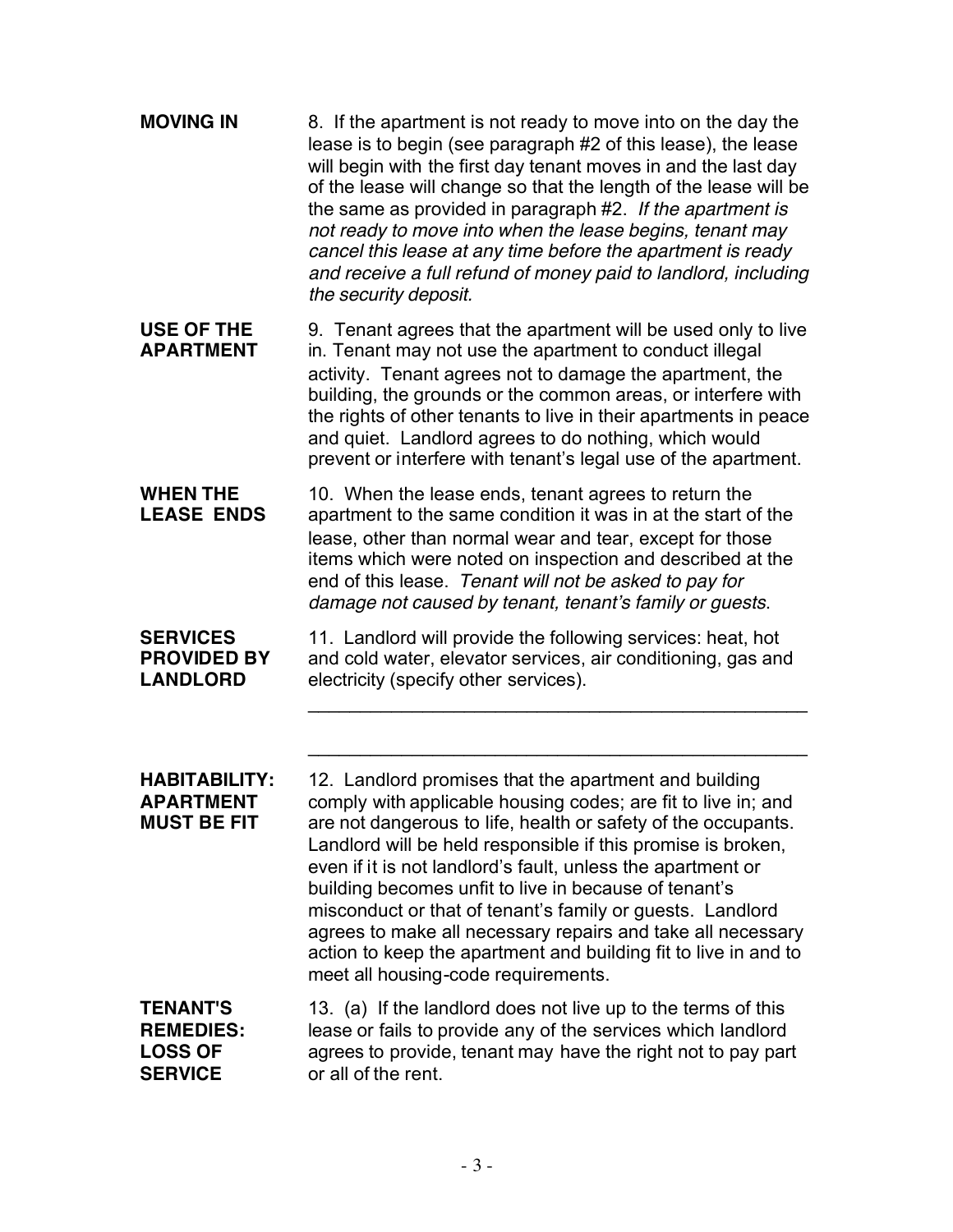(b) State law may give the tenant the right, in addition to other rights, to withhold rent and pay the supplier directly when the landlord fails to provide water, electricity or gas to the building's common areas or to the entire building, or when the landlord fails to provide fuel, causing the loss of wintertime heat in the building. Tenant will substantially comply with the proper legal procedures before paying the rent to the utility company or oil dealer to continue utility service or heat.

**SERIOUS** 14. If the apartment is so damaged by fire or other event, **DAMAGE TO** not the fault of the tenant, that it cannot be lived in, and **THE APARTMENT** because of the damage, tenant moves out, tenant will not be liable for rent from the day of the damage and tenant may cancel the lease on three days notice. *If the apartment is damaged so that certain rooms cannot be and are not used, tenant will pay a proportionate amount of the rent from the day of the damage. If the lease is not cancelled or only a portion of the apartment is damaged, landlord will make all necessary repairs to make the apartment fit to live in within 30 days. Tenant will begin paying full rent when the apartment is repaired and returned to a livable condition*.

**LANDLORD** 15. Except for emergencies, landlord may enter apartment **ENTRY INTO** only during reasonable hours and after advance notice. **APARTMENT**

**LOCKS** *16. Tenant may install an extra lock on any entrance door to tenant's apartment. Tenant agrees to provide landlord with a copy of the key to all extra locks.*

**BUILDING** 17. Once informed, tenant agrees to obey all reasonable **RULES** building rules.

**SUBLETTING** *18. Tenant has the right to sublet the apartment with the written permission of the landlord. Landlord agrees not to deny permission unreasonably. Unreasonable denial will be deemed consent. Tenant will inform landlord of the tenant's intention to sublet by certified mail and include the name, home and business address of proposed sublessee. Landlord will ask for any additional information needed to make a decision within ten days and provide a notice of his/her consent or the reasons for his/her denial within 40 days from tenant's notification of intention*.

**NO EVICTION** 19. Tenant has the right to bring a court action or to take a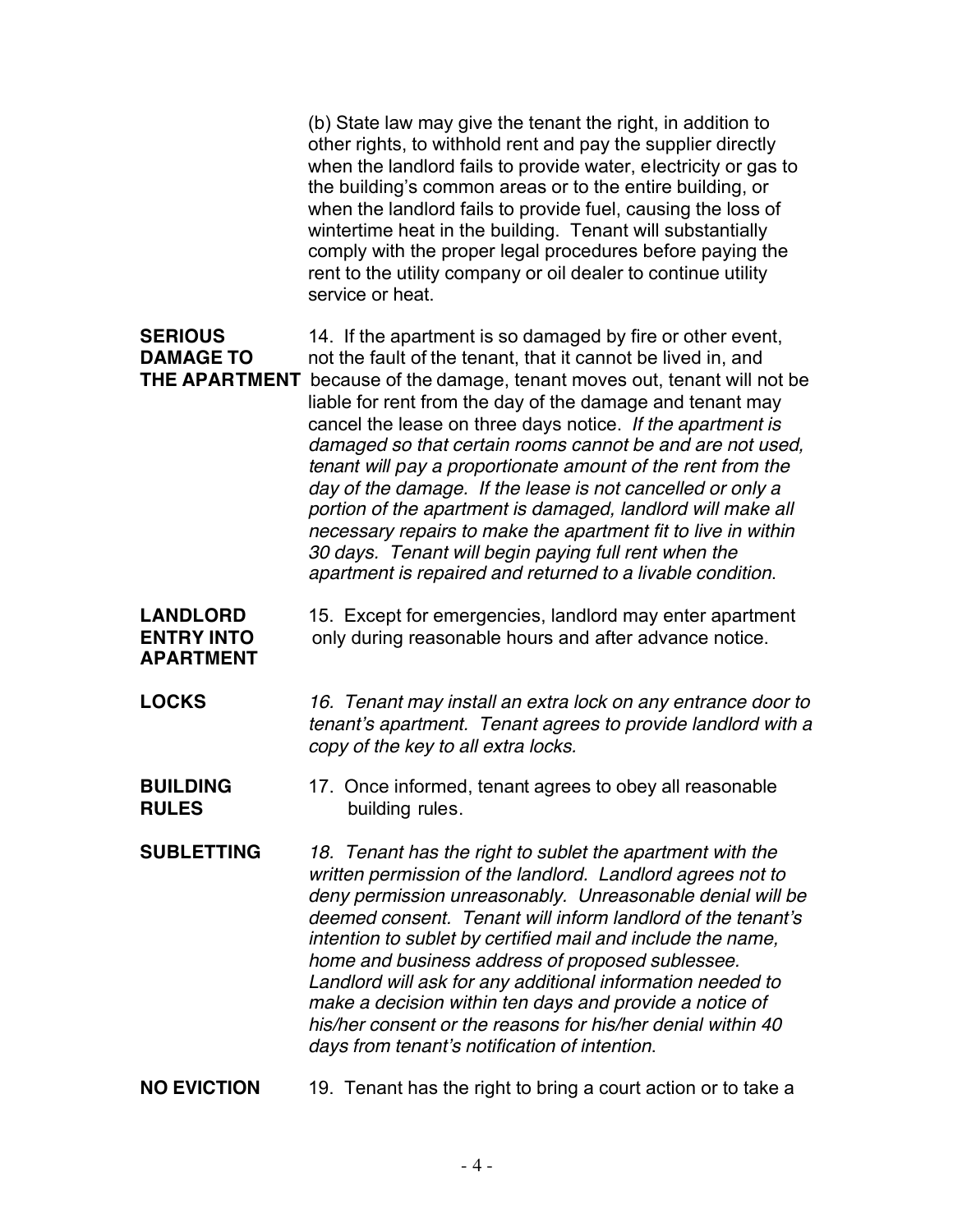| <b>FOR GOOD-</b><br><b>FAITH</b><br><b>COMPLAINT/</b><br><b>TENANT'S</b><br><b>RIGHT TO JOIN</b><br><b>A TENANT'S</b><br><b>ORGANIZATION</b> | good faith complaint to any government agency for<br>landlord's failure to obey any law or regulation concerning<br>the apartment or any term of the lease, and to join or<br>organize a tenant's association. Landlord<br>agrees not to change the terms of the tenancy or interfere in<br>any way, evict tenant or refuse to renew tenant's lease<br>simply because of the tenant's action under this paragraph.                                                                                                                                                                                                                                                                                                                                                                                                                                                                                                                                                                       |
|----------------------------------------------------------------------------------------------------------------------------------------------|------------------------------------------------------------------------------------------------------------------------------------------------------------------------------------------------------------------------------------------------------------------------------------------------------------------------------------------------------------------------------------------------------------------------------------------------------------------------------------------------------------------------------------------------------------------------------------------------------------------------------------------------------------------------------------------------------------------------------------------------------------------------------------------------------------------------------------------------------------------------------------------------------------------------------------------------------------------------------------------|
| <b>TERMINATING</b><br><b>THE LEASE</b>                                                                                                       | 20. If tenant does not live up to the terms of the lease, the<br>landlord will do the following: (a) Send tenant a written<br>notice demanding that tenant live up to the terms of the<br>lease within ten days. (b) If tenant does not comply within<br>that time, landlord will send tenant a second written notice<br>that the lease will end within 30 days after the second notice<br>is mailed to tenant. On that day, the lease term<br>automatically ends and tenant will leave the apartment and<br>return the keys to landlord. Landlord has the right to bring a<br>court action if tenant does not pay the rent, fails to cure a<br>substantial violation of the lease, commits a continuing<br>nuisance or does not leave the apartment at the end of the<br>lease. Tenant will be given prior notice of the court hearing.<br>Landlord will not force tenant out by either removing tenant's<br>possessions or changing the lock on tenant's door, or in any<br>other way. |
| <b>FORMS OF</b><br><b>NOTICE</b>                                                                                                             | 21. (a) Notice to tenant. Unless otherwise required in this<br>lease or by law, any notice from landlord to tenant will be<br>considered delivered if it is (1) in writing; (2) signed by or in<br>the name of landlord or landlord's agent; and (3) addressed<br>to tenant at the apartment and delivered to tenant personally<br>or sent by regular mail to tenant at the apartment.                                                                                                                                                                                                                                                                                                                                                                                                                                                                                                                                                                                                   |
|                                                                                                                                              | (b) Notice to landlord. Unless otherwise required in this<br>lease or by law, tenant will give all required notices to<br>landlord in writing, delivered personally or sent by regular<br>mail to landlord at the address noted on page one of this<br>lease.                                                                                                                                                                                                                                                                                                                                                                                                                                                                                                                                                                                                                                                                                                                            |
| <b>CONDITION</b><br><b>OF</b><br><b>APARTMENT</b><br><b>AT TIME LEASE</b><br><b>WAS SIGNED</b>                                               | 22. Apartment defects and necessary repairs, other charges<br>and other agreements are listed below. (Tenant and<br>landlord must initial and date all hand-written additions.                                                                                                                                                                                                                                                                                                                                                                                                                                                                                                                                                                                                                                                                                                                                                                                                           |
|                                                                                                                                              |                                                                                                                                                                                                                                                                                                                                                                                                                                                                                                                                                                                                                                                                                                                                                                                                                                                                                                                                                                                          |

 $\mathcal{L}_\text{max}$  , and the set of the set of the set of the set of the set of the set of the set of the set of the set of the set of the set of the set of the set of the set of the set of the set of the set of the set of the